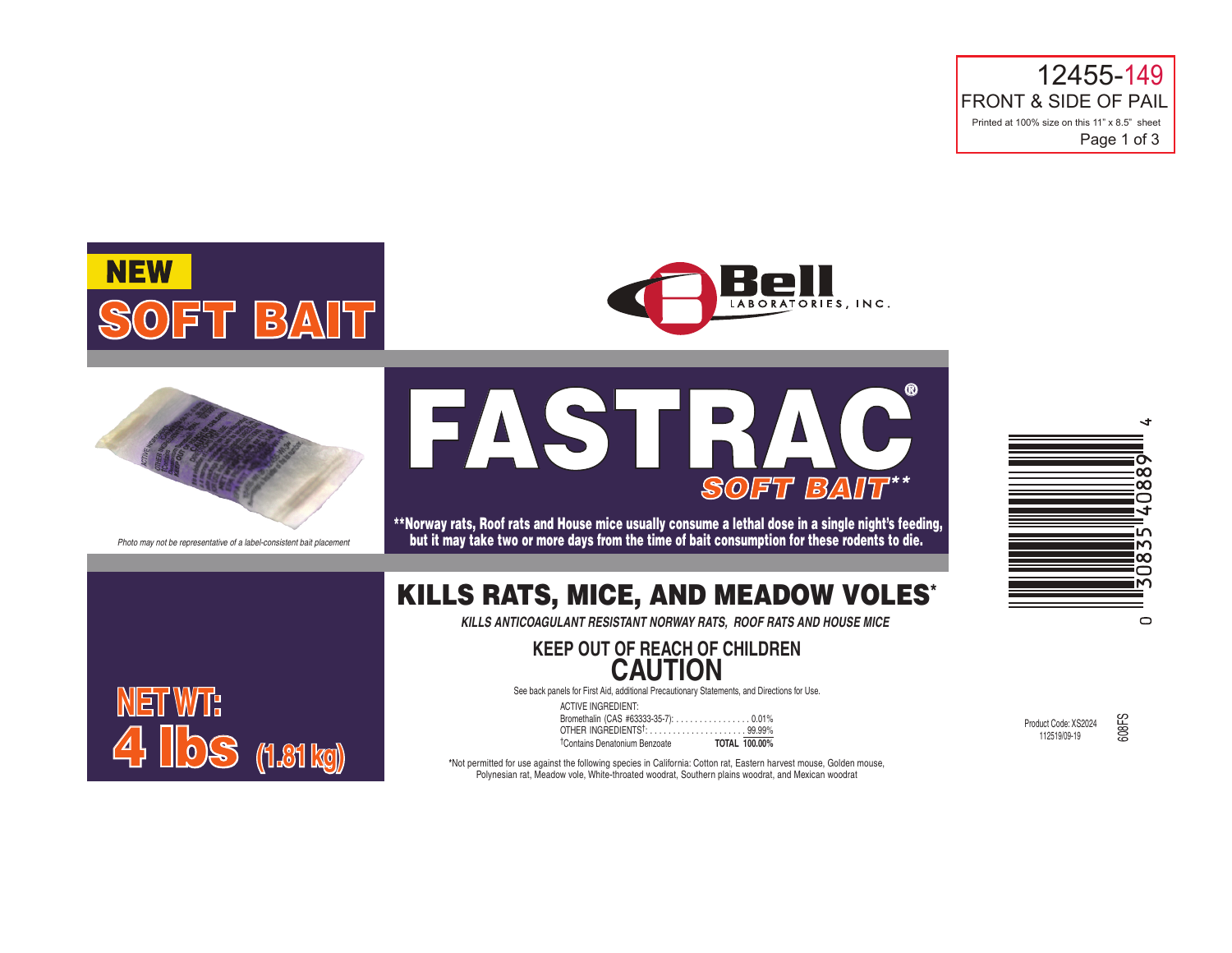12455-149 BACK OF PAIL Printed at 100% size on this 11" x 8.5" sheet

Page 2 of 3

| <b>FIRST AID</b>                           |  |
|--------------------------------------------|--|
| HAVE LABEL WHEN OBTAINING TREATMENT ADVICE |  |
|                                            |  |

| If Swallowed:              | • Call a poison control center, doctor, or 1-877-854-2494 immediately for treatment advice.<br>. Have person sip a glass of water if able to swallow.<br>. Do not induce vomiting unless told to do so by the poison control center or doctor.<br>. Do not give anything by mouth to an unconscious person. |
|----------------------------|-------------------------------------------------------------------------------------------------------------------------------------------------------------------------------------------------------------------------------------------------------------------------------------------------------------|
| If on Skin or<br>Clothing: | . Take off contaminated clothing. Rinse skin immediately with plenty of water for 15-20 minutes.                                                                                                                                                                                                            |
| If in Eves:                | . Hold eye open and rinse slowly and gently with water for 15-20 minutes.                                                                                                                                                                                                                                   |

• Hold eye open and rinse slowly and gently with water for 15–20 minutes. • Remove contact lenses, if present, after the first 5 minutes, then continue rinsing eye. **TREATMENT FOR PET POISONING**

## If an animal eats this bait, call a veterinarian or **1-877-854-2494** at once.

## **NOTE TO PHYSICIAN OR VETERINARIAN**

Contains the nerve poison bromethalin. This product is not an anticoagulant type rodenticide. For humans or animals ingesting bait and/or showing poisoning signs (such as muscle tremors, loss of hind limb use, or seizures for animals), limit absorption by either emesis or gastric lavage. Sublethal symptoms, if present, would be the result of cerebral edema and should be treated accordingly through administration of an osmotic diuretic and corticosteroid.

## **PRECAUTIONARY STATEMENTS**

## **Hazards to Humans and Domestic Animals**

**CAUTION:** Harmful if swallowed or absorbed through the skin. Causes moderate eye irritation. Avoid contact with eyes, skin or clothing. Keep away from children, domestic animals and pets. All handlers (including applicators) must wear shoes plus socks, and waterproof gloves. Any person who retrieves carcasses or unused bait following application of this product must wear waterproof gloves.

#### **User Safety Requirements**

Follow manufacturer's instructions for cleaning/maintaining PPE. If no such instructions for washables exist, use detergent and hot water. Keep and wash PPE separately from other laundry. Remove PPE immediately after handling this product. Wash the outside of gloves before removing them. As soon as possible, wash hands thoroughly after applying bait and before eating, drinking, chewing gum, using tobacco or using the toilet and change into clean clothing.

## **ENVIRONMENTAL HAZARDS**

This product is extremely toxic to mammals and birds. Dogs and other predatory and scavenging mammals and birds might be poisoned if they feed upon animals that have eaten this bait. Do not apply directly to water, or to areas where surface water is present or to intertidal areas below the mean high water mark. Do not contaminate water when disposing of equipment wash water or rinsate.

#### **DIRECTIONS FOR USE**

It is a violation of Federal law to use this product in a manner inconsistent with its labeling.

READ THIS LABEL: Read this entire label and follow all use directions and use precautions. Use only for the sites, this product other than indicated on the label. Buyer assumes all risk of use and/or handling of this mater pests, and application methods described on this label.

**IMPORTANT:** Do not expose children, pets, or nontarget animals to rodenticides. To help prevent exposure

1. Store unused product out of reach of children and pets.

2. Apply bait in locations out of reach of children, pets, domestic animals and nontarget wildlife, or in tamper-resistant bait stations. These stations must be resistant to destruction by dogs and by children under six years of age, and must be used in a manner that prevents such children from reaching into bait compartments and obtaining bait. If bait can be shaken from bait stations when they are lifted, units must be secured or otherwise immobilized. Stronger bait stations are needed in areas open to hoofed livestock, raccoons, bears or other potentially destructive animals, or in areas prone to vandalism.

3. Dispose of product container and unused, spoiled or unconsumed bait as specified on this label.

# FASTRAC *SOFT BAIT \*\** **®**

\*\*Norway rats, Roof rats and House mice usually consume a lethal dose in a single night's feeding, but it may take two or more days from the time of bait consumption for these rodents to die.

## KILLS RATS, MICE, AND MEADOW VOLES\*

### **FOR INDOOR AND OUTDOOR USE**

Due to Stop Feed Action, Rats and Mice Typically Feed Less or Cease Feeding Altogether After Consuming a Lethal Dose

ACTIVE INGREDIENT: Bromethalin (CAS #63333-35-7): . . . . . . . 0.01% OTHER INGREDIENTS†: . . . . . . . . . . . . . . . . . . . . . . . . . . 99.99% †Contains Denatonium Benzoate **TOTAL 100.00%**

## **KEEP OUT OF REACH OF CHILDREN CAUTION**

See side panels for First Aid, additional Precautionary Statements, and Directions for Use.

## **STORAGE AND DISPOSAL**

Do not contaminate water, food or feed by storage or disposal.

Pesticide Storage: Store only in original container in a cool, dry place inaccessible to children and pets. Pesticide Disposal: Wastes resulting from the use of this product may be placed in trash or delivered to an approved waste disposal facility.

**Container Handling:** Nonrefillable container. Do not reuse or refill this container.

Plastic: Offer for recycling or reconditioning; or puncture and dispose of container in a sanitary landfill. Paper: Dispose of empty container by placing in trash, at an approved disposal facility or by incineration.

**WARRANTY:** To the extent consistent with applicable law, seller makes no warranty, expressed or implied, concerning the use of handling is contrary to label instructions.

## NET WEIGHT: 4 lbs **(1.81 kg) 0.28 oz (8g) Sachets**

EPA REG. NO. 12455-149 EPA EST. NOs. 12455-WI-1k, 12455-WI-2p, 12455-WI-3w Superscript is first letter of the lot number.

## **DIRECTIONS FOR USE** (Continued from other panel)

## **Bait stations are mandatory for outdoor, above-ground use. Tamper-resistant bait stations must be used wherever children, pets, non-target mammals or birds may have access to the bait placement location.**

**USE RESTRICTIONS:** This product may only be used to control the following rodent pests in and around man-made structures: House mouse (*Mus musculus*), Norway rat (*Rattus norvegicus*), Roof rat (*Rattus rattus*), Cotton rat\* (*Sigmodon hispidus*), Eastern harvest mouse\* (*Reithrodontomys humuli*), Golden mouse\* (*Ochrotomys nuttalli*), Polynesian rat\* (*Rattus exulans*), Meadow vole\* (*Microtus pennsylvanicus*), White-throated woodrat\* (*Neotoma albigula*), Southern plains woodrat\* (*Neotoma micropus*), and Mexican woodrat\* (*Neotoma mexicana*). This product must be used in and within 100 feet of man-made structures constructed in a manner so as to be vulnerable to commensal rodent invasions and/or to harboring or attracting rodent infestations. Examples of such structures include homes and other permanent or temporary residences, food processing facilities, industrial and commercial buildings, trash receptacles, agricultural and public buildings, transport vehicles (ships, trains, aircraft), docks and port or terminal buildings and related structures around and associated with these sites. Fence and perimeter baiting, beyond 100 feet from a structure, as defined above, is prohibited. This product must not be applied directly to food or feed crops.

Burrow baiting with FASTRAC® Soft Bait is prohibited.

Do not place bait near or inside ventilation duct openings. Do not contaminate water, food, feedstuffs, food or feed handling equipment, or milk or meat handling equipment. Do not apply directly to food or feed crops. Do not broadcast bait.

Do not sell this product in individual containers holding less than 4 pounds of bait.

**SELECTION OF TREATMENT AREAS:** Determine areas where rats, mice, or meadow voles\* will most likely find and consume bait. Generally, these are along walls, by gnawed openings, in corners and concealed places, between floors or walls, or in locations where rats, mice, or meadow voles\*, or their signs have been observed. Remove as much alternative food as possible.

## **APPLICATION DIRECTIONS:**

The active ingredient in this product is different from anticoagulant rodenticides. Individual rats and mice typically feed less or cease feeding altogether after consuming a toxic dose. Bait may be removed from the sachet and placed in a feeding device that secures the unwrapped bait in a bait

station. Discard empty wrapper in the trash.

**Rats:** 

Place 4 to 24 sachets per placement (usually at intervals of 15- to 30- feet) in infested areas. Adjust the amount of bait applied to the level of rat feeding expected at each bait placement.

### **Mice and Meadow Voles\*:**

Apply 1 to 2 sachets per placement. Space placements at intervals of 8- to 12- feet in infested areas. Larger placements, up to 4 sachets, may be needed at points of extremely high mouse or meadow vole\* activity.

**Baiting Strategy:** Highest bait consumption is expected to occur on the first day or two after treatment begins. After several days, inspect the placement and replenish bait at sites where there is evidence of heavy feeding or where there is continued evidence of rodent activity.

Normally, the volume of bait consumed will be significantly less with bromethalin baits than with anticoagulant baits. Although one night's feeding will usually provide a lethal dose for mice and rats, maintain bait for at least one week to provide all individuals a chance to feed on the bait. Continue baiting until all signs of feeding have ceased.

**FOLLOW-UP:** Replace contaminated or spoiled bait immediately. Wearing waterproof gloves, collect and dispose of all dead, exposed animals and leftover bait. To discourage reinfestation, limit sources of rodent food, water, and harborage as much as possible. If reinfestation does occur, repeat treatment. Where a continuous source of infestation is present, establish permanent bait stations and replenish them as needed.

\*Not permitted for use against the following species in California: Cotton rat, Eastern harvest mouse, Golden mouse, Polynesian rat, Meadow vole, White-throated woodrat, Southern plains woodrat, and Mexican woodrat